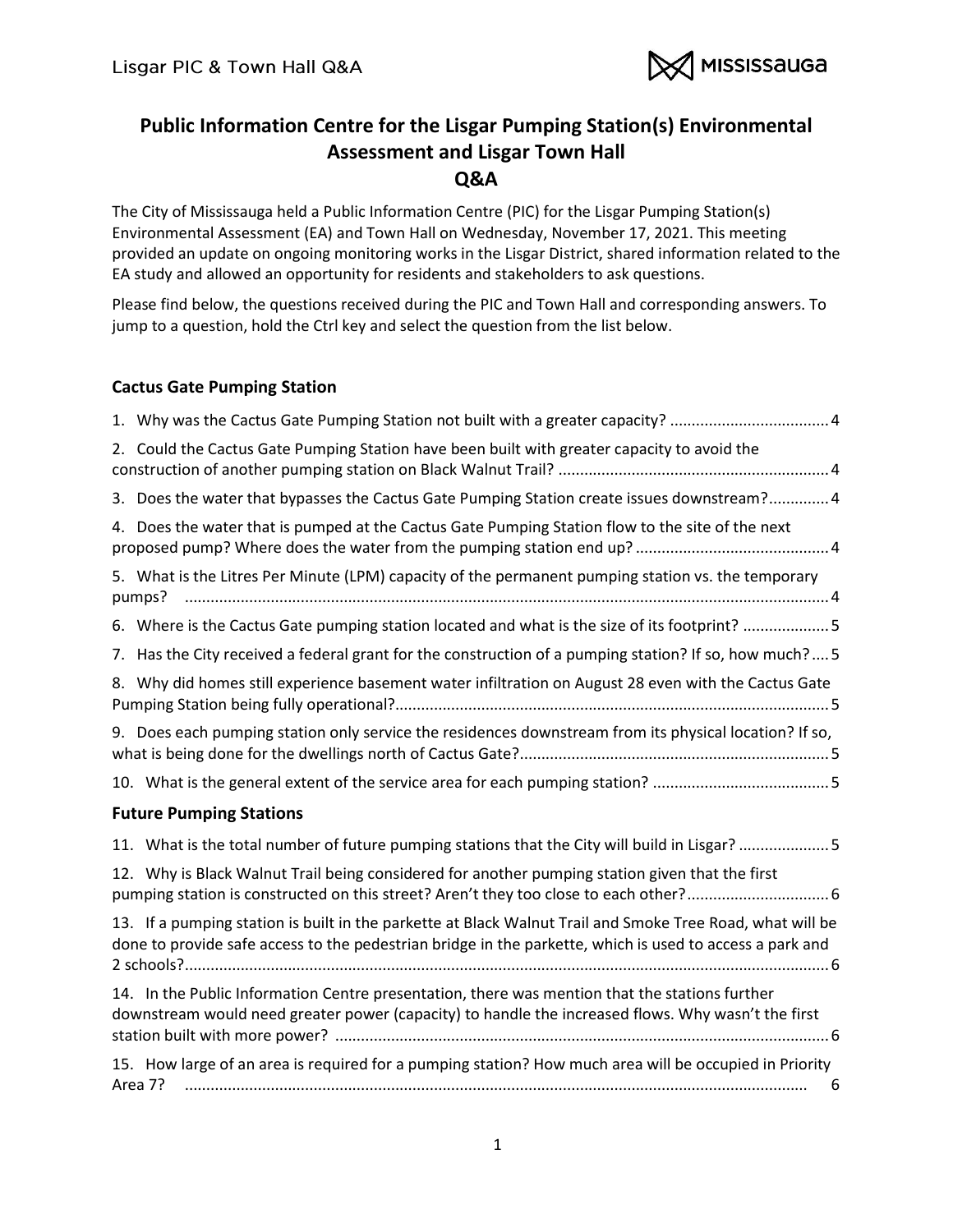

| 16. How has the expected increase in extreme weather due to climate change been factored into the                                                                                                                                                                                                                                                                                                                             |
|-------------------------------------------------------------------------------------------------------------------------------------------------------------------------------------------------------------------------------------------------------------------------------------------------------------------------------------------------------------------------------------------------------------------------------|
| 17. Can future FDC pumping structures, excluding the control panel and generator, be constructed                                                                                                                                                                                                                                                                                                                              |
| 18. Will the pumping station capacity be sufficient to remove FDC flow in a 100-year storm?7                                                                                                                                                                                                                                                                                                                                  |
| 19. What is the noise level of these pumping stations? Will it be disruptive to nearby residents?7                                                                                                                                                                                                                                                                                                                            |
| 20. If all four pumping stations are constructed, what will the total combined pumping capacity be?<br>How does this compare to the current state of one pumping station and the High Water Protocol<br>pumps?                                                                                                                                                                                                                |
|                                                                                                                                                                                                                                                                                                                                                                                                                               |
| 22. The recommendation in the EA is for three additional pumping stations. If this is approved and<br>three stations are built and there is reason to consider additional stations after that, would a new EA<br>process be required? If so, would it be beneficial to identify the Priority Locations 4 and 5 now even if<br>we don't need them, rather than spend the money and time on another EA in five or more years? 8 |
| <b>High Water Protocol (HWP)</b>                                                                                                                                                                                                                                                                                                                                                                                              |
| 23. A paved access at Pintail Circle is currently used by HWP pumping vehicles during rain events. Is this                                                                                                                                                                                                                                                                                                                    |
| 24. Why do I always see a pump truck on the pathway at Derry Road and Black Walnut Trail? 8                                                                                                                                                                                                                                                                                                                                   |
| 25. Could the HWP be modified so that the contractor begins pumping when the pipe is 25% full rather                                                                                                                                                                                                                                                                                                                          |
| 26. On previous occasions, the truck at Derry Road was not operational/pumping water. Why does this<br>happen? Is there debris in the FDC? What action does the contractor take to address this situation?                                                                                                                                                                                                                    |
| 27. Is HWP only activated due to forecasted conditions or is it also reactive when unexpected high                                                                                                                                                                                                                                                                                                                            |
| <b>Maintenance</b>                                                                                                                                                                                                                                                                                                                                                                                                            |
| 28. What maintenance is being conducted on the FDC to ensure that debris will not impact the                                                                                                                                                                                                                                                                                                                                  |
| 29. Will the area north of the Osprey bridge be cleared of grass/weeds to prevent winter snow and ice                                                                                                                                                                                                                                                                                                                         |
| <b>Smoke Testing</b>                                                                                                                                                                                                                                                                                                                                                                                                          |
| 30. If a homeowner has an unauthorized direct connection (i.e. downspouts, sanitary connections) into                                                                                                                                                                                                                                                                                                                         |
| 31. Can the City mandate that homeowners have to disconnect downspouts from the FDC within a                                                                                                                                                                                                                                                                                                                                  |
| 32. If there are sanitary vents connected to the FDC, the assumption is that these would have been<br>connected by the builders. Is this an accurate assumption? What action will the City take against the                                                                                                                                                                                                                   |
| 33. Given the small percentage of homes that might have unauthorized connections to the FDC, does                                                                                                                                                                                                                                                                                                                             |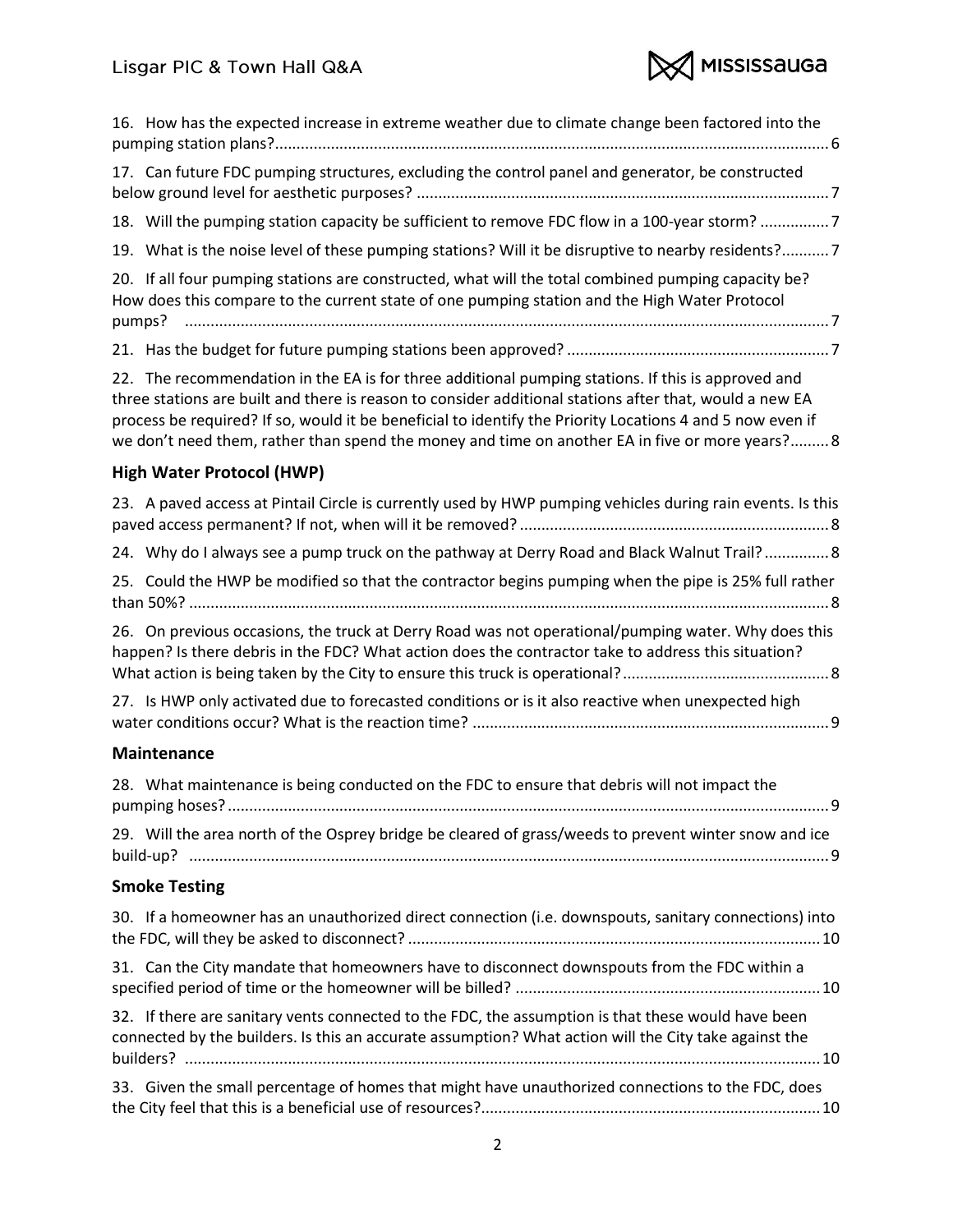

# **[Creek](#page-9-5)**

| 35. The creek overflowing appears to be an indication that flooding will occur. What is being done to                                                                                                     |
|-----------------------------------------------------------------------------------------------------------------------------------------------------------------------------------------------------------|
| <b>External Lands</b>                                                                                                                                                                                     |
| 36. Does the City know where the water table is on the land west of Ninth Line?11                                                                                                                         |
|                                                                                                                                                                                                           |
|                                                                                                                                                                                                           |
| 39. Is there a chance that the proposed development on the west side of Ninth Line may back up water                                                                                                      |
| 40. What action is being taken to research where the water is coming from particularly in the Black<br>Walnut Trail area? Could it be coming from underground waterways or under the railway tracks? Have |
| 41. How many other Mississauga communities other than Lisgar experienced flooding during the                                                                                                              |
| <b>Additional Measures</b>                                                                                                                                                                                |
| 42. What measures can residents take to help limit the impact of water on their properties?12                                                                                                             |
| 43. Are approvals for new home builds being lessened to help with this water problem? 12                                                                                                                  |
| 44. Why was the Stormwater pond at Tacc Drive and Winston Churchill Blvd. dredged instead of Osprey<br>Marsh?                                                                                             |
| <b>Miscellaneous</b>                                                                                                                                                                                      |
|                                                                                                                                                                                                           |
| 46. If the Lisgar area was to receive 100 mm of rain over 24 hours, would a sump pump in a home be<br>helpful? How much can the storm sewer system handle? Would water likely infiltrate into a home?  13 |

[47. A house that backs onto Sixteen Mile Creek in Lisgar is pumping water from their backyard, across](#page-12-1)  [the pathway to the creek. The water ponds on the pathway in the fall and freezes on the pathway in the](#page-12-1)  [winter creating a safety hazard. Can this issue be corrected?](#page-12-1) ...................................................................13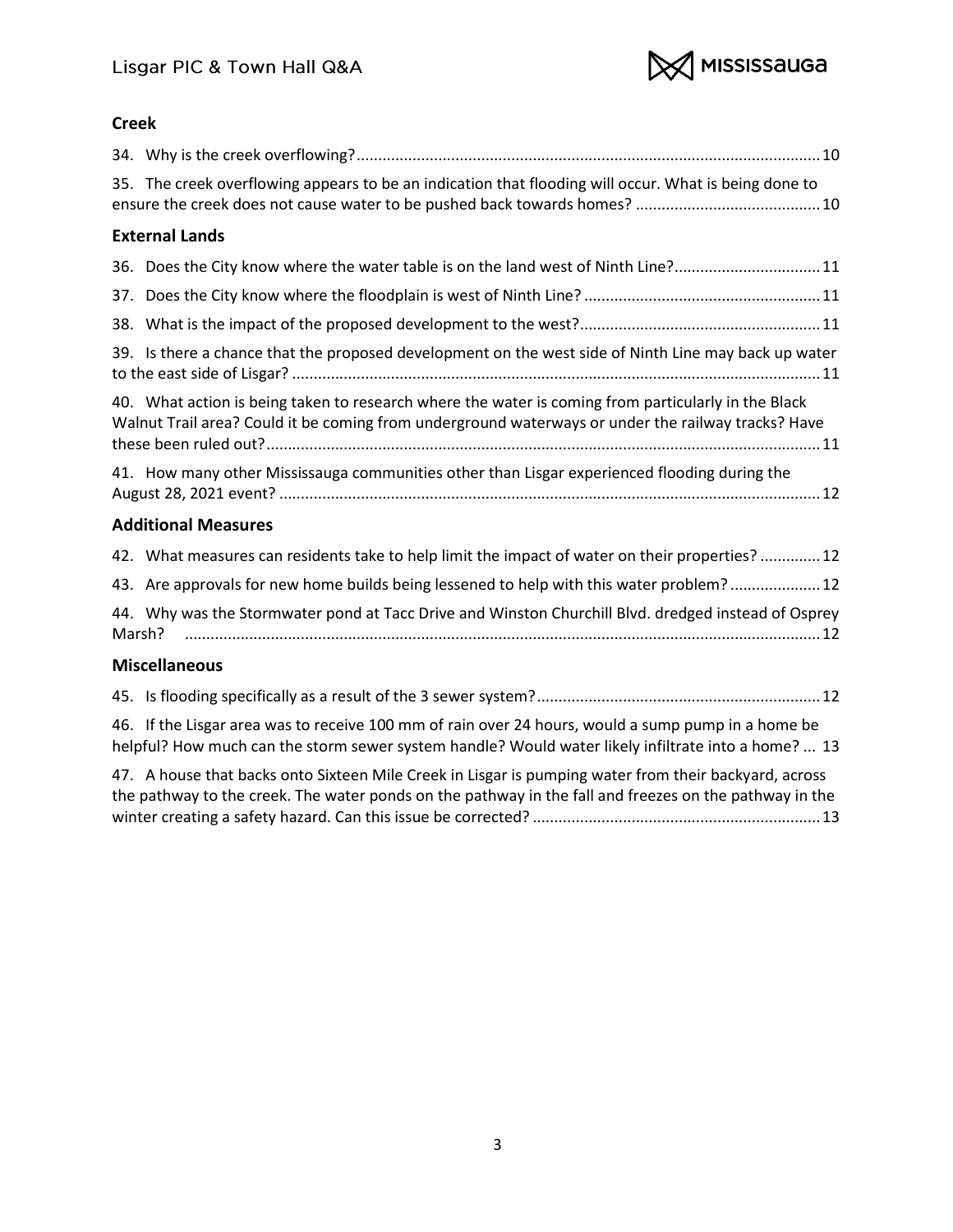

# <span id="page-3-0"></span>**Cactus Gate Pumping Station**

## <span id="page-3-1"></span>**1. Why was the Cactus Gate Pumping Station not built with a greater capacity?**

The capacity of the Cactus Gate Pumping Station was determined based on hydraulic modelling of the Foundation Drain Collector (FDC) sewer system, which used data from several observed storm events. This modelling indicated that the expected inflow would be approximately 70 Litres/second (L/s) and as such, the pumping station was designed to this capacity (single pump). These analyses were documented in the previously completed 2018 Class EA Report. The pumping station has a second pump that can be activated to provide additional capacity if needed.

## <span id="page-3-2"></span>**2. Could the Cactus Gate Pumping Station have been built with greater capacity to avoid the construction of another pumping station on Black Walnut Trail?**

No, greater pumping capacity at the Cactus Gate Pumping Station would not be expected to sufficiently address issues further downstream or eliminate the need for additional pumping stations. Further downstream, the FDC sewer continues to collect flows from adjacent areas (side streets). Based on the available monitoring data, these areas also experience issues with excess flows in the FDC system. Additionally, there is a limit to how far pumps can draw water from, and a single pumping station, regardless of the location in the Black Walnut Trail area or the capacity, would have been insufficient to reduce all of the FDC inflows. As such, there is still a need for additional pumping stations.

## <span id="page-3-3"></span>**3. Does the water that bypasses the Cactus Gate Pumping Station create issues downstream?**

The Cactus Gate Pumping Station does not capture all of the inflow in the FDC sewer. Flow within the FDC sewer is diverted to the pumping station once it reaches a level above the "spring line" (50% pipe full). The flow diversion pipe is much larger than the FDC sewer pipe on Black Walnut Trail and as such, a large portion of the flow above this threshold is diverted to the pumping station. The remaining water in the FDC sewer system continues to drain downstream; however, at a much reduced flow rate and volume than without the pumping station in place.

# <span id="page-3-4"></span>**4. Does the water that is pumped at the Cactus Gate Pumping Station flow to the site of the next proposed pump? Where does the water from the pumping station end up?**

No. Water that is pumped from the FDC at the Cactus Gate Pumping Station discharges to the surface and then flows towards the Sixteen Mile Creek tributary via a stone lined channel. Future proposed pumping stations would similarly discharge the FDC pumped flows to the creek.

# <span id="page-3-5"></span>**5. What is the Litres Per Minute (LPM) capacity of the permanent pumping station vs. the temporary pumps?**

The Cactus Gate Pumping Station has a single pump capacity of 4,200 L/min, and dual pump capacity of approximately 7,200 L/min. The 6 inch (6") temporary pumps currently used as part of the High Water Protocol (HWP) have a capacity of approximately 10,583 L/min; however, these require human intervention to activate.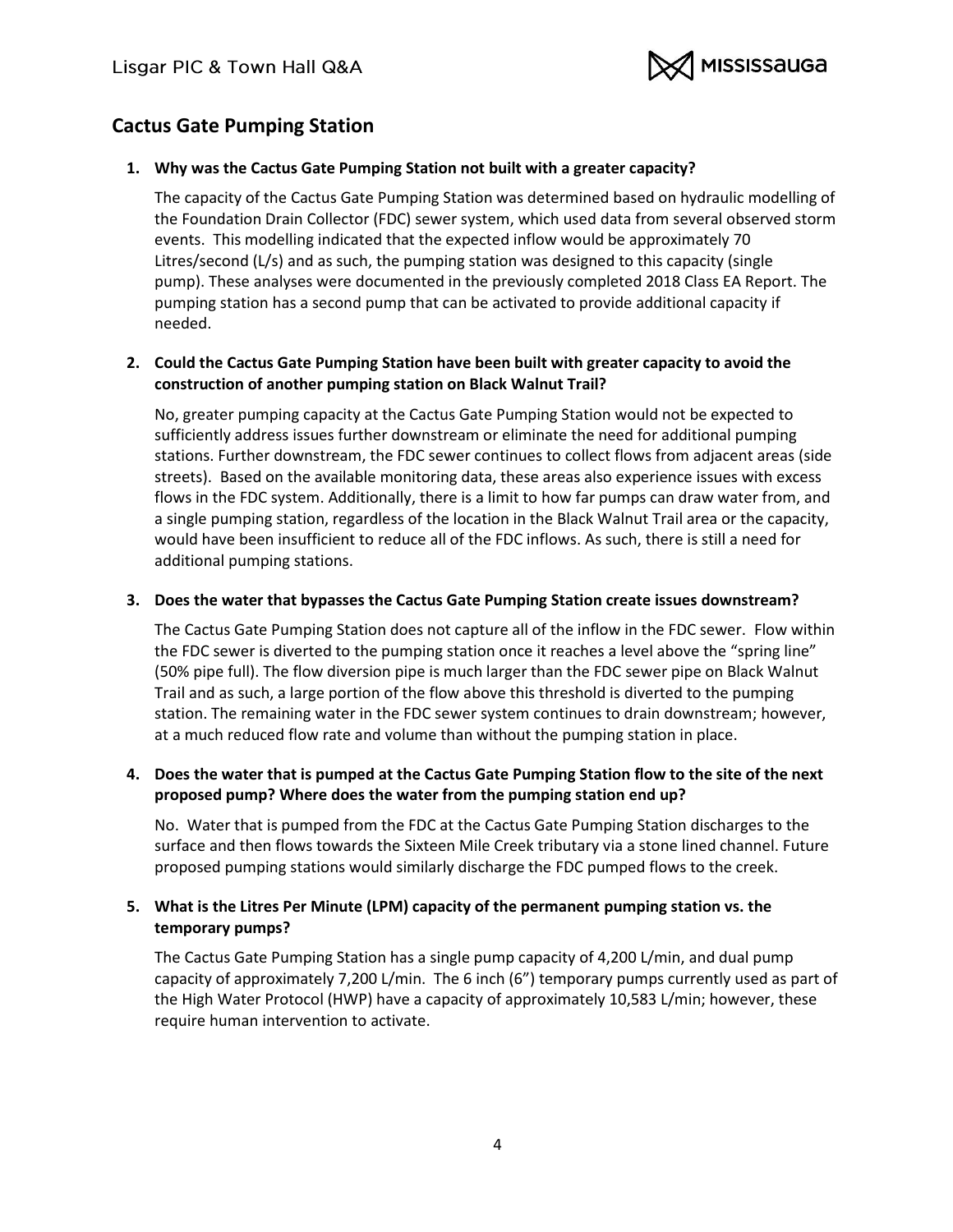

#### <span id="page-4-0"></span>**6. Where is the Cactus Gate pumping station located and what is the size of its footprint?**

The Cactus Gate Pumping Station is located in the Cactus Gate parkette immediately west of the intersection of Black Walnut Trail and Cactus Gate. The primary above-ground works on the site (wet well, valve chamber, control systems) occupy approximately 20 metres (m) x 6 m, or 120m<sup>2</sup>. Other subsurface features (piping connections) require more area.

## <span id="page-4-1"></span>**7. Has the City received a federal grant for the construction of a pumping station? If so, how much?**

The City received \$1,000,000 in Federal funding and \$500,000 in Provincial funding as part of the Clean Water and Wastewater Fund program for the design and construction of the Cactus Gate Pumping Station.

### <span id="page-4-2"></span>**8. Why did homes still experience basement water infiltration on August 28 even with the Cactus Gate Pumping Station being fully operational?**

As noted in the response to Question #2, a single pumping station is not sufficient to fully address FDC system surcharging. Additional permanent pumping stations (location, type and capacity) are being assessed as part of the current Class EA study.

### <span id="page-4-3"></span>**9. Does each pumping station only service the residences downstream from its physical location? If so, what is being done for the dwellings north of Cactus Gate?**

Each pumping station removes water from the FDC system (and potentially the utility trench, if a low flow component is included as was done for the Cactus Gate site) in the immediate vicinity of the pumping station. This does benefit upstream areas (since the water is being removed as it enters the FDC system which limits water levels in the FDC upstream) as well as downstream areas (by reducing flows to the downstream areas from that portion of the FDC sewer system).

Dwellings north of Cactus Gate benefit from the Cactus Gate Pumping Station. Further measures are being considered, including disconnections of unauthorized private connections to the FDC sewer system, which would further reduce the risk of FDC sewer surcharging. The FDC Sump Pump Subsidy Program is also available to residents serviced by the FDC, which covers up to 100% of the cost of installing a sump pump, to a maximum of \$6,000.

#### <span id="page-4-4"></span>**10. What is the general extent of the service area for each pumping station?**

Please refer to the response to Question #9. In general, the pumping station benefits both upstream and downstream areas. The exact limits would vary depending on the location, the capacity of the pumps, and the nature of the storm event, as each is unique.

# <span id="page-4-5"></span>**Future Pumping Stations**

#### <span id="page-4-6"></span>**11. What is the total number of future pumping stations that the City will build in Lisgar?**

There are three new pumping stations proposed based on the 10-Year Capital Program identified in the 2022 to 2025 Business Plan.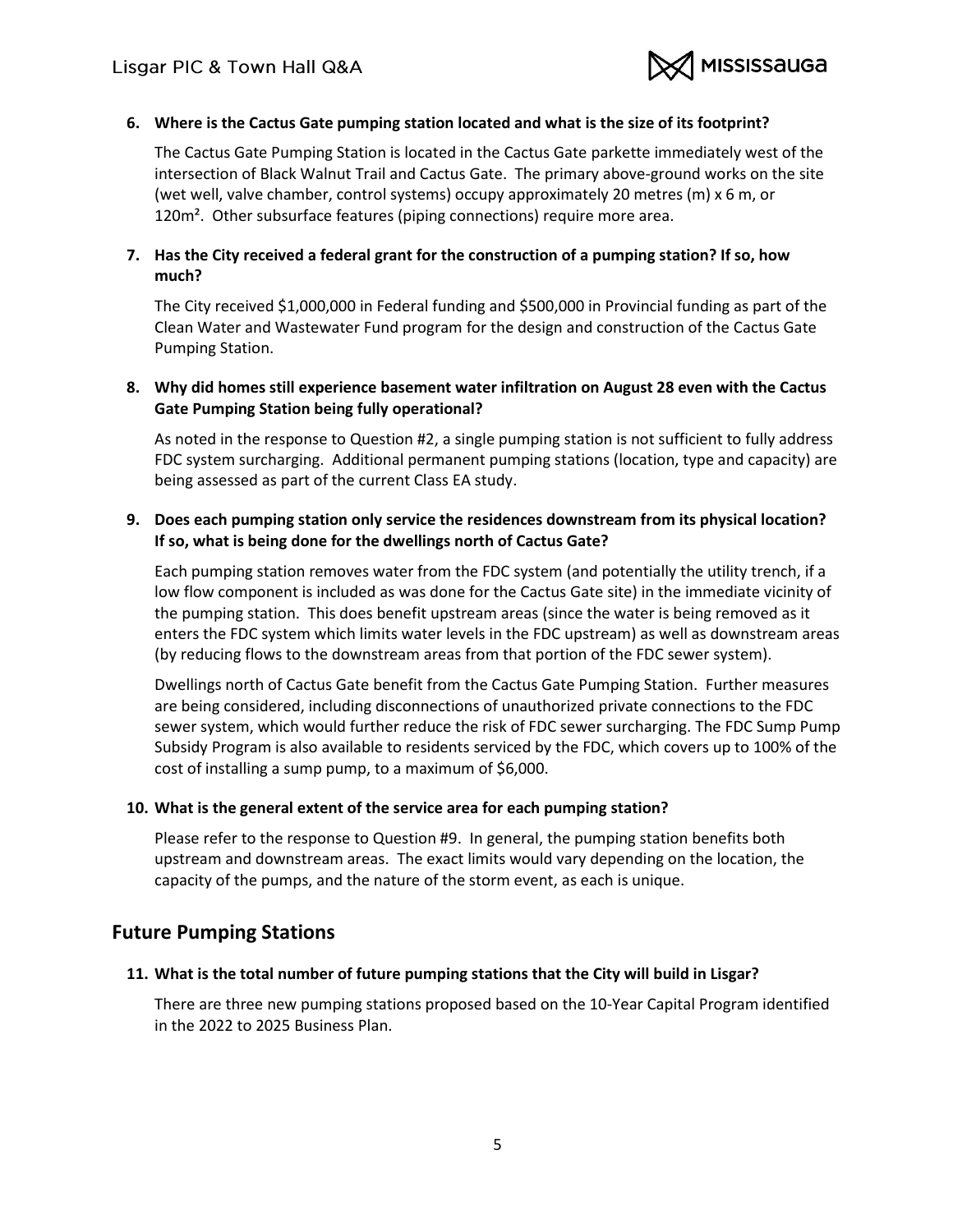

## <span id="page-5-0"></span>**12. Why is Black Walnut Trail being considered for another pumping station given that the first pumping station is constructed on this street? Aren't they too close to each other?**

Excessive inflows to the FDC sewer system in the Black Walnut Trail area continue to occur and an additional pumping station is required further south of the Cactus Gate Pumping Station. As presented at the November 17, 2021 public meeting, the FDC system in that area responds rapidly to rainfall events which makes the area a priority for another automated permanent pumping station which can respond to these conditions.

# <span id="page-5-1"></span>**13. If a pumping station is built in the parkette at Black Walnut Trail and Smoke Tree Road, what will be done to provide safe access to the pedestrian bridge in the parkette, which is used to access a park and 2 schools?**

Providing for a safe access through the parkette with the pumping station in place will be reviewed and determined as part of the subsequent detailed design phase. During construction, efforts would be made to keep the pedestrian bridge open; however, temporary closure may be necessary to construct some works, such as the pumping station outlet.

## <span id="page-5-2"></span>**14. In the Public Information Centre presentation, there was mention that the stations further downstream would need greater power (capacity) to handle the increased flows. Why wasn't the first station built with more power?**

Areas further downstream would serve a greater drainage area than the Cactus Gate system and therefore have greater flows. As such, higher capacity pumps with greater power demands may be required. The actual capacity of pumps used will be determined during the detailed design phase. With respect to the question regarding the Cactus Gate pumping station, please refer to the response to Question #1.

# <span id="page-5-3"></span>**15. How large of an area is required for a pumping station? How much area will be occupied in Priority Area 7?**

The exact area for the pumping station would vary with each location, as it would depend on the specific site constraints (locations of services, topography, location of trees and the creek, etcetera). Space would be required for sub-surface features which would not be visible following construction, as well as above ground features. Please also refer to the response to Question #6 for the approximate size of the above-ground features for the Cactus Gate Pumping Station (approximately 120 m²).

# <span id="page-5-4"></span>**16. How has the expected increase in extreme weather due to climate change been factored into the pumping station plans?**

It is challenging to directly assess the impacts of climate change into the design of the FDC pumping stations. Furthermore, there is no accepted industry practice in place for addressing climate change impacts for foundation drainage as there is for surface drainage. However, this will be considered further as part of the Class EA and measures may be incorporated into the subsequent detailed design phase to the extent possible, as part of the analysis and sizing of the pumps. Where climate change impacts cannot be directly incorporated or analyzed, it is likely that alternatives will be considered, including potentially allocating additional pumping capacity.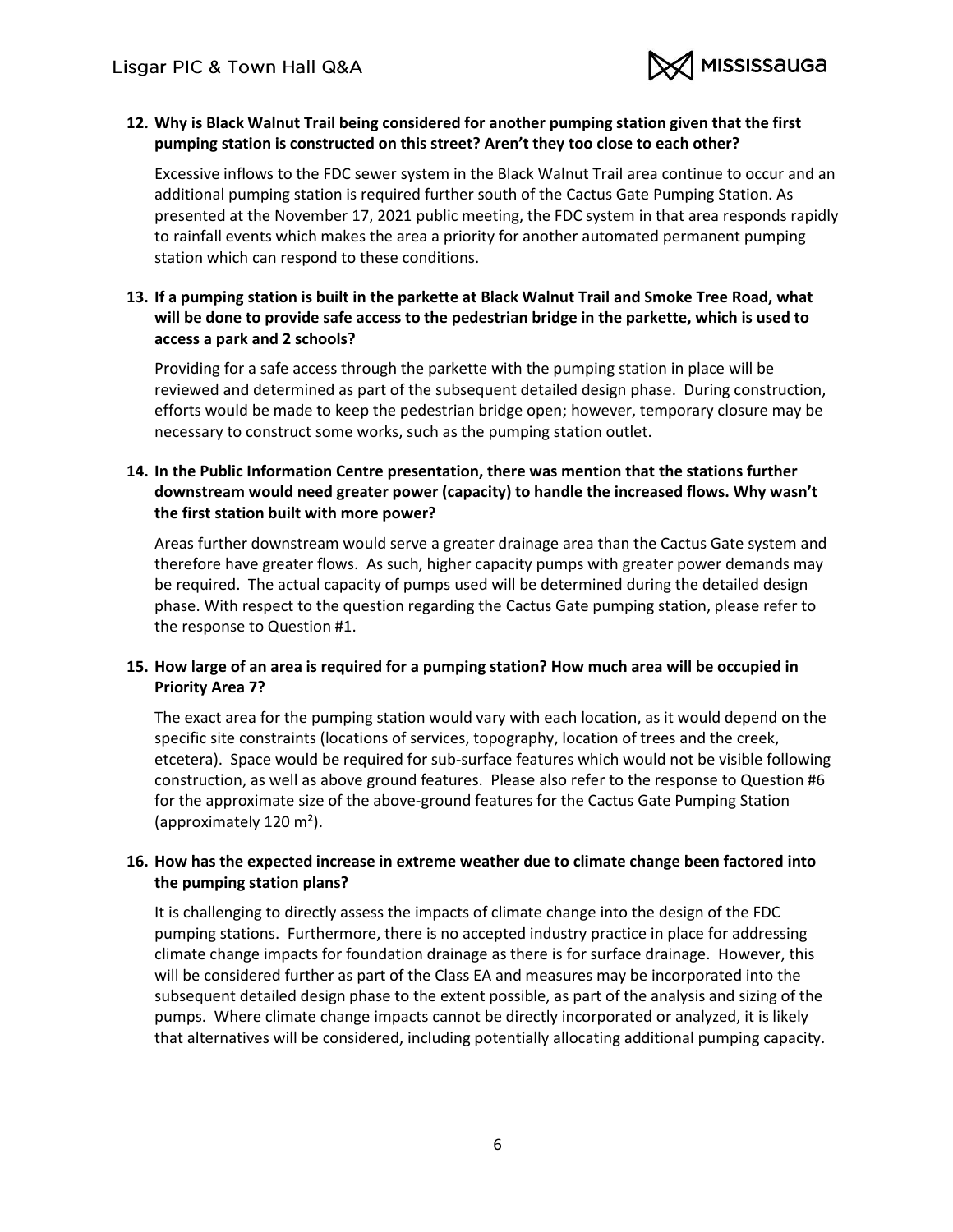

## <span id="page-6-0"></span>**17. Can future FDC pumping structures, excluding the control panel and generator, be constructed below ground level for aesthetic purposes?**

Surface access to the future pumping station features (the wet well and valve chamber primarily) is important and needs to be maintained to ensure they are accessible for operations and maintenance purposes. Where feasible, it may be possible to modify the site grading to limit the amount of visible features to improve the overall aesthetics. This would be considered further as part of the subsequent detailed design phase.

#### <span id="page-6-1"></span>**18. Will the pumping station capacity be sufficient to remove FDC flow in a 100-year storm?**

A 100-year storm event inflow to the FDC sewer system is challenging to simulate as there is no accepted industry practice or methodology for assessing foundation drainage during storm events. The inflows to the FDC sewer system vary by location and is difficult to replicate for larger storm events. The currently developed hydraulic modelling tools are based on replicating the observed water levels in the FDC storm sewer system for actual monitored storm events. As such, it is difficult to reasonably predict how much inflow the FDC sewer system would potentially receive for a 100-year storm event and what the associated pumping capacity would be. Additional pumping capacity would be considered further as part of the detailed design phase.

#### <span id="page-6-2"></span>**19. What is the noise level of these pumping stations? Will it be disruptive to nearby residents?**

The pumps are located well below ground in the wet well (approximately 7 m below ground for the current Cactus Gate site), which is an enclosed concrete chamber. As such, there is very little noise during the typical pumping station operation. To date, the City has not received any noise complaints from the operation of the Cactus Gate Pumping Station. In the unlikely event of a power outage, the backup generator would operate which does generate some noise but is within the acceptable regulatory limits set by the Ministry of the Environment, Conservation and Parks. There would be some noise from the required testing of the backup generator for operations and maintenance purposes; however, this is for a short period only, typically an hour or less, once a month during the day.

# <span id="page-6-3"></span>**20. If all four pumping stations are constructed, what will the total combined pumping capacity be? How does this compare to the current state of one pumping station and the High Water Protocol pumps?**

The total combined capacity of four pumping stations is yet to be determined. The capacity of each pumping station will be calculated through modelling in the design phase. As such, it is unknown how having the current one pumping station and High Water Protocol pumps setup would compare to the pumping capacity of four pumping stations.

#### <span id="page-6-4"></span>**21. Has the budget for future pumping stations been approved?**

As noted in the answer to Question #11, there are three new pumping stations proposed based on the 10-Year Capital Program identified in the 2022 to 2025 Business Plan. Given that budgets are approved by Council on an annual basis, the construction budget for the second pumping station and the design budget for the third pumping station were approved for 2022. Budget approval for the design and/or construction of the remaining pumping stations will be considered in subsequent years.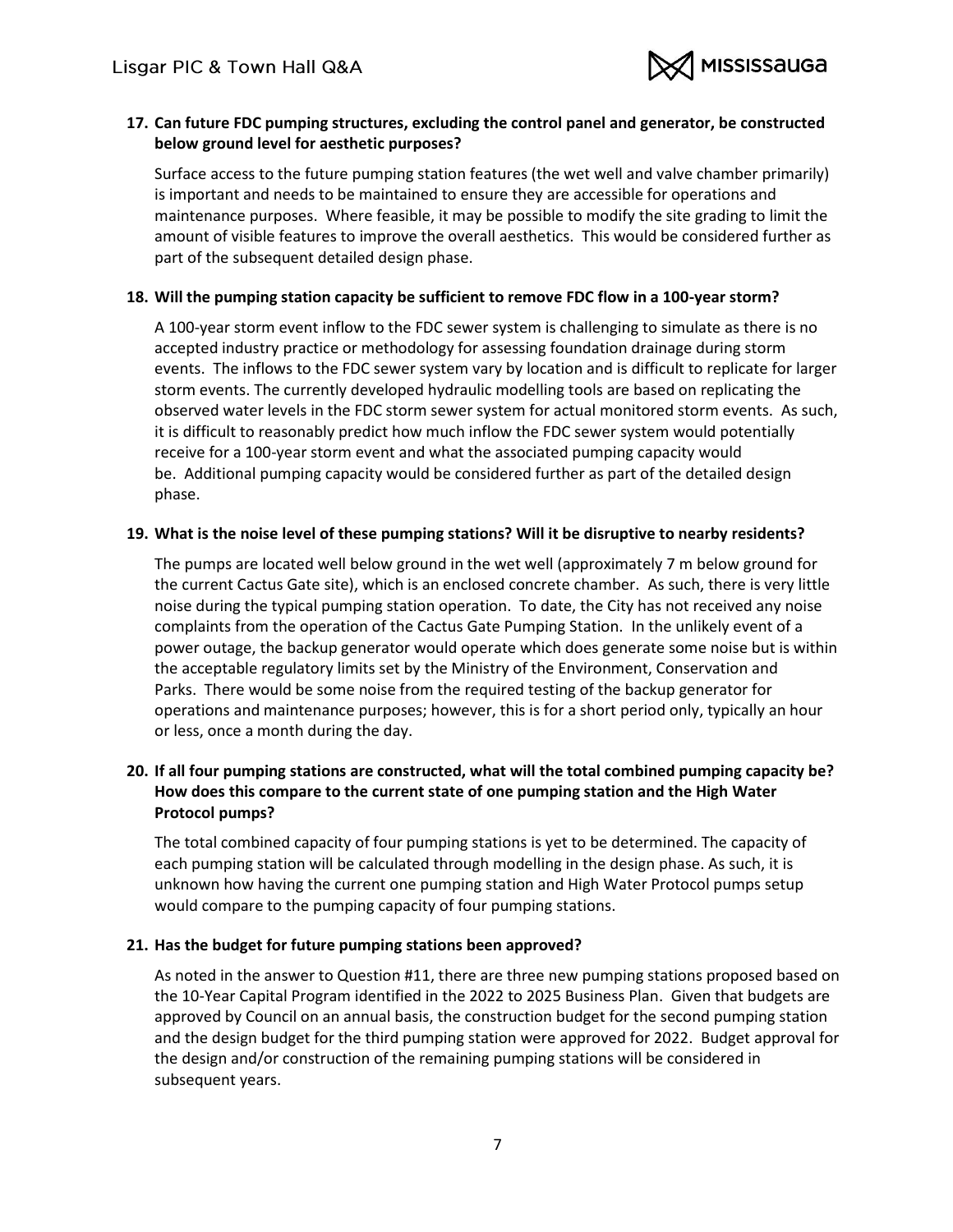

<span id="page-7-0"></span>**22. The recommendation in the EA is for three additional pumping stations. If this is approved and three stations are built and there is reason to consider additional stations after that, would a new EA process be required? If so, would it be beneficial to identify the Priority Locations 4 and 5 now even if we don't need them, rather than spend the money and time on another EA in five or more years?**

As presented at the November 17, 2021 public meeting, a total of 6 locations were short-listed for further review. Out of these 6 locations, 3 locations were recommended as high priority locations for implementation. However, it was noted that the drainage system in the Lisgar District should continue to be monitored and if necessary, additional pumping stations be considered for the other 3 short-listed locations. This will be clearly stated in the current Class EA, such that another EA would not be required, provided that the additional works are considered within the typical 10 year validity period for Class EAs.

# <span id="page-7-1"></span>**High Water Protocol (HWP)**

<span id="page-7-2"></span>**23. A paved access at Pintail Circle is currently used by HWP pumping vehicles during rain events. Is this paved access permanent? If not, when will it be removed?**

The paved area will remain in place as long as the HWP utilizes this maintenance hole location. If and when the HWP is no longer required, the paved area may be reduced in size or removed.

#### <span id="page-7-3"></span>**24. Why do I always see a pump truck on the pathway at Derry Road and Black Walnut Trail?**

This vehicle and 6" pump are part of the HWP and are dispatched to the Black Walnut Trail maintenance hole location, as well as two other maintenance hole locations in the Lisgar area (near Pintail Circle and along the Lisgar Meadowbroook Trail, south of Osprey Blvd.), when the criteria for deployment of the 6" pumps have been met. The operator of the pump will monitor water levels inside the FDC maintenance hole every 15 minutes and if required, due to rising water levels in the FDC sewer, activate the pump.

#### <span id="page-7-4"></span>**25. Could the HWP be modified so that the contractor begins pumping when the pipe is 25% full rather than 50%?**

Having the pumps activated at 25% would not be effective. With the size of the pumps and the intakes that are used, they will not be able to pull water out effectively at the 25% capacity level. Having it set at 50% capacity, allows the pumps to run as intended and efficiently discharge water from the FDC system.

### <span id="page-7-5"></span>**26. On previous occasions, the truck at Derry Road was not operational/pumping water. Why does this happen? Is there debris in the FDC? What action does the contractor take to address this situation? What action is being taken by the City to ensure this truck is operational?**

We are aware of one instance where the 6" pump appeared as though it was not pumping water. This instance was reviewed by staff and determined that the discharge varied over a short period of time; however, the pump was operating as intended. It is noted that during this time, the water levels within the FDC sewer were below full pipe capacity, which likely contributed to the varied discharge. The 6" pumps draw and discharge a large amount of water and if there are low water levels within the FDC sewer, the pump may have a varied discharge, as experienced during this instance.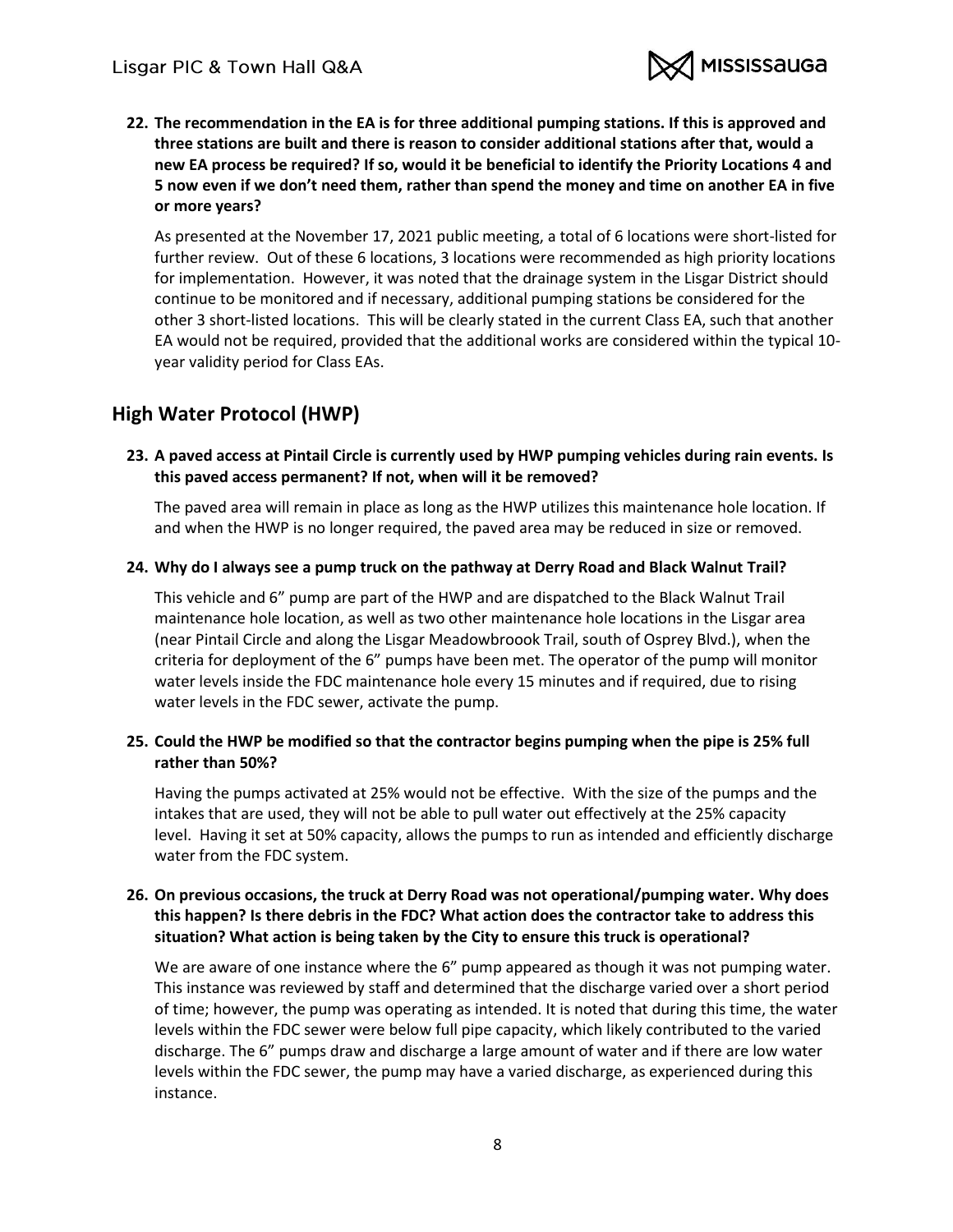

Debris may find its way into the FDC sewer system through unauthorized connections into the system such as downspout connections or sanitary cross connections, which were discussed at the November 17, 2021 public meeting. The 6" pumps are designed to draw in and discharge debris up to 3" in size; however, there may be instances where the debris can cover the intake screens of the pumps. In this rare case, the contractor would turn off the pump and attempt to remove the debris, prior to reinstalling the intake and starting the pump up again. In the event that the large 6" pumps are not operating as intended, each HWP truck at the three High Water Protocol locations have an additional three 4" trash pumps that can be activated. Additionally, when the HWP pumps are activated and begin pumping, a City Duty Supervisor is called in to review all three HWP maintenance hole locations to ensure that the HWP is being conducted in accordance with the Standard Operating Procedure.

## <span id="page-8-0"></span>**27. Is HWP only activated due to forecasted conditions or is it also reactive when unexpected high water conditions occur? What is the reaction time?**

The HWP is activated due to forecasted conditions that meet the HWP criteria as well as reactively in response to current conditions. The criteria for deployment of the HWP is based on conditions that could possibly cause high water conditions in the FDC sewer. The reaction time from dispatch to full setup is typically between 1-2 hours.

# <span id="page-8-1"></span>**Maintenance**

## <span id="page-8-2"></span>**28. What maintenance is being conducted on the FDC to ensure that debris will not impact the pumping hoses?**

The FDC sewer system in Lisgar is flushed and inspected utilizing a Closed Circuit Television camera every 3 years to ensure that there are no blockages or debris within the system. Debris may enter the system through unauthorized connections, such as downspout connections or sanitary cross connections.

## <span id="page-8-3"></span>**29. Will the area north of the Osprey bridge be cleared of grass/weeds to prevent winter snow and ice build-up?**

The City's creek corridors are managed as naturalized areas and this approach offers numerous environmental benefits such as improved stream health and water quality for aquatic life. The potential for vegetation and/or woody debris to block flow and prevent drainage of the creek is considered in the City's regular watercourse inspection and maintenance programs. Sixteen Mile Creek tributary, north of Osprey Boulevard, was last inspected in September 2021 and no concerns with the vegetation were identified at that time. Through City inspections, staff has not found there to be an issue with winter conditions preventing drainage of the creek. If the creek is blocked at any time, residents are encouraged to contact 311 so that the appropriate staff can inspect and respond accordingly.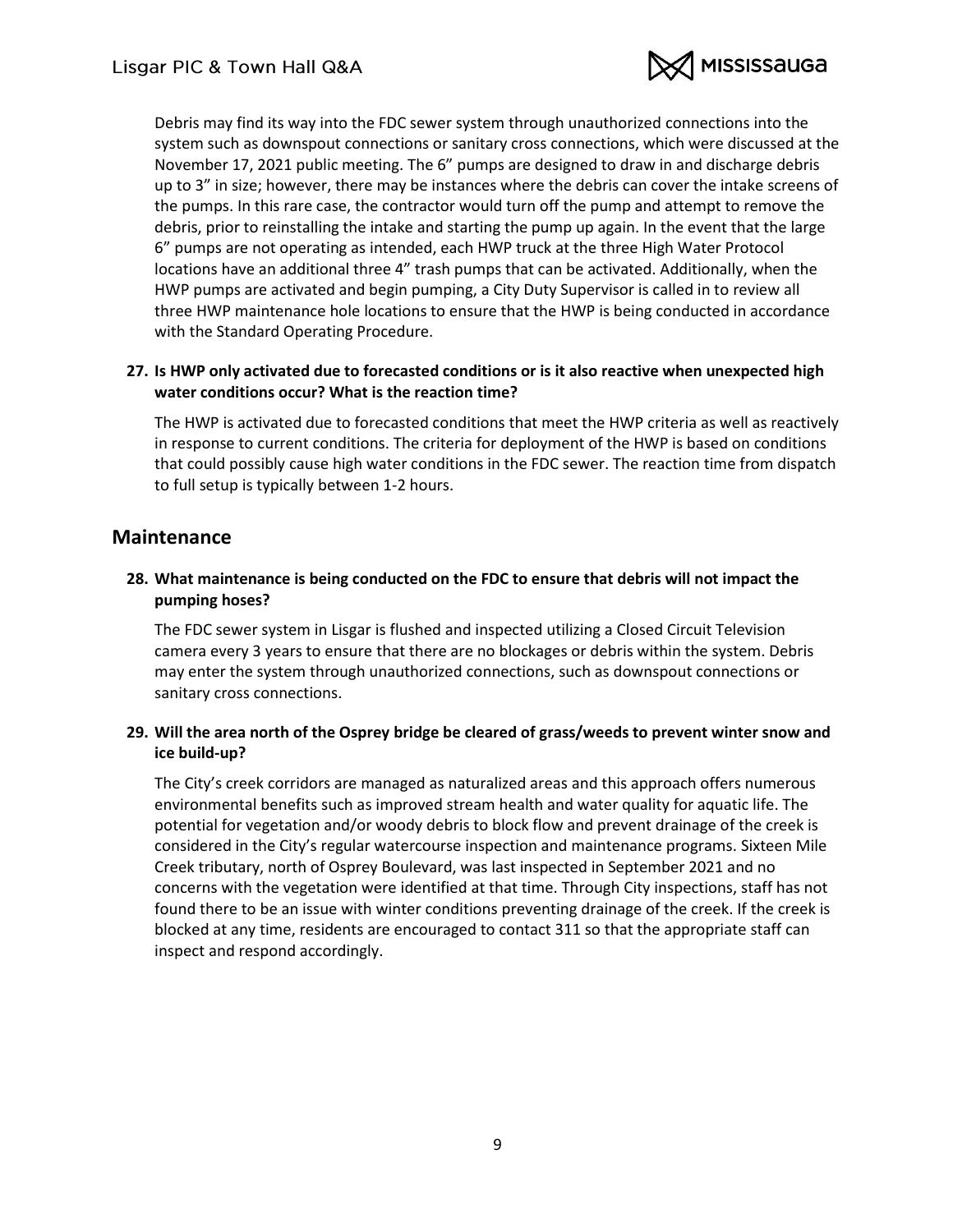

# <span id="page-9-0"></span>**Smoke Testing**

<span id="page-9-1"></span>**30. If a homeowner has an unauthorized direct connection (i.e. downspouts, sanitary connections) into the FDC, will they be asked to disconnect?**

Yes, they will be asked to disconnect. The City will be exploring options on downspout disconnections as noted in the answer to Question #31.

<span id="page-9-2"></span>**31. Can the City mandate that homeowners have to disconnect downspouts from the FDC within a specified period of time or the homeowner will be billed?**

The City is undertaking investigations to better understand the extent of downspouts that are connected into the FDC system. The City will then explore options and determine an action plan once the investigation is complete.

<span id="page-9-3"></span>**32. If there are sanitary vents connected to the FDC, the assumption is that these would have been connected by the builders. Is this an accurate assumption? What action will the City take against the builders?**

This assumption may not be appropriate.

#### <span id="page-9-4"></span>**33. Given the small percentage of homes that might have unauthorized connections to the FDC, does the City feel that this is a beneficial use of resources?**

The City is undertaking investigations to identify and determine the number of unauthorized private sources of flow into the FDC. As investigations are ongoing, it is considered premature to characterize the percentage of homes with unauthorized connections as "small".

The FDC system is not designed to accommodate inflows from downspouts or sanitary discharge. Roof downspouts that are connected to the FDC can be a significant source of inflow during a storm event. Additionally, the City's Storm Sewer Use By-law sets strict limits on what can be discharged into a stormwater drainage system.

# <span id="page-9-5"></span>**Creek**

#### <span id="page-9-6"></span>**34. Why is the creek overflowing?**

It is not clear what location within the Lisgar Creek (tributary of Sixteen Mile Creek) is being referred to or a specific area that has experienced overflowing. In general, creeks are naturally or by design intended to exceed their low flow channel and flow in the adjacent floodplain/overbank areas during a sufficiently large storm event.

## <span id="page-9-7"></span>**35. The creek overflowing appears to be an indication that flooding will occur. What is being done to ensure the creek does not cause water to be pushed back towards homes?**

Based on previous monitoring work within the drainage systems in the Lisgar District, it has been demonstrated that the creek is not the source of water flowing into the FDC. There have been no known issues with riverine (creek based) flooding of homes in the Lisgar District to date.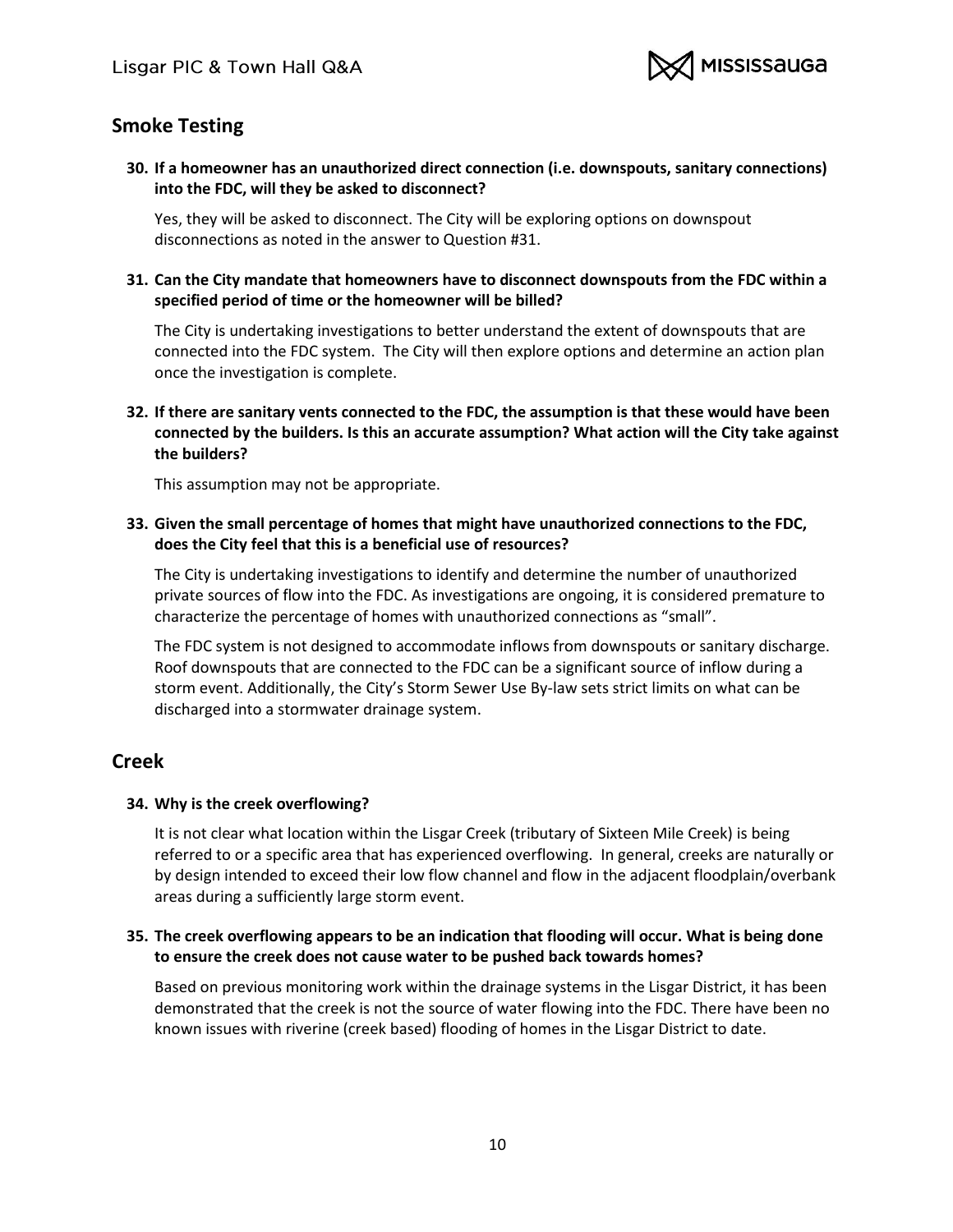

# <span id="page-10-0"></span>**External Lands**

### <span id="page-10-1"></span>**36. Does the City know where the water table is on the land west of Ninth Line?**

The water table was not delineated as part of the Scoped Subwatershed Study that was completed for the Ninth Line lands. However, available well data indicates that the water table is generally between 1 and 2 metres below ground surface.

## <span id="page-10-2"></span>**37. Does the City know where the floodplain is west of Ninth Line?**

The Regulatory floodplain (greater of the 100-year storm or Hurricane Hazel) was delineated for Sixteen Mile Creek within the Ninth Line lands as part of the Scoped Subwatershed Study. The draft Scoped Subwatershed Study is available online at the following link:

<https://www.peelregion.ca/planning/officialplan/pdfs/ropa/SWS-Phase1-Jan-2015.pdf>

#### <span id="page-10-3"></span>**38. What is the impact of the proposed development to the west?**

There is no expected impact of the proposed development to the west on the Lisgar District foundation drainage system. This is a separate subwatershed/catchment area and the water (surface and ground) drains to the west.

<span id="page-10-4"></span>**39. Is there a chance that the proposed development on the west side of Ninth Line may back up water to the east side of Lisgar?**

No. As noted in the response to Question #38, this is a separate drainage system.

## <span id="page-10-5"></span>**40. What action is being taken to research where the water is coming from particularly in the Black Walnut Trail area? Could it be coming from underground waterways or under the railway tracks? Have these been ruled out?**

The source of additional water and associated causes of basement water infiltration were summarized as part of a summary report released as part of a public meeting in March 2015. That report summarized the assessment of potential sources and ultimately identified that the buildup of water in the utility trench is the primary cause. The GO station to the north of the railway tracks was considered as a potential contributing cause and ultimately ruled out as a primary cause or factor based on field monitoring data. Likewise, groundwater was ruled out as a primary cause or factor through further field monitoring. Monitoring data have clearly shown that the FDC system in the Black Walnut Trail area in particular responds very rapidly to rainfall events. This, as well as other monitoring data (such as water temperature) has clearly indicated that the water is sourced from local stormwater rather than groundwater sources.

Since that time, the City has undertaken numerous additional investigations and monitoring work to identify the sources of stormwater to the FDC sewer system and utility trench. This includes smoke testing to identify cross-connections. The City has also previously undertaken works to attempt to limit the inflow of excess stormwater to the FDC, including storm sewer lining and catchbasin subdrain plugs. As noted in the November 17, 2021 public meeting, it is considered that a contributing source of this water relates to unauthorized direct connections, namely rooftop downspouts which discharge below ground and likely into the residential foundation drain (weeping tile) system.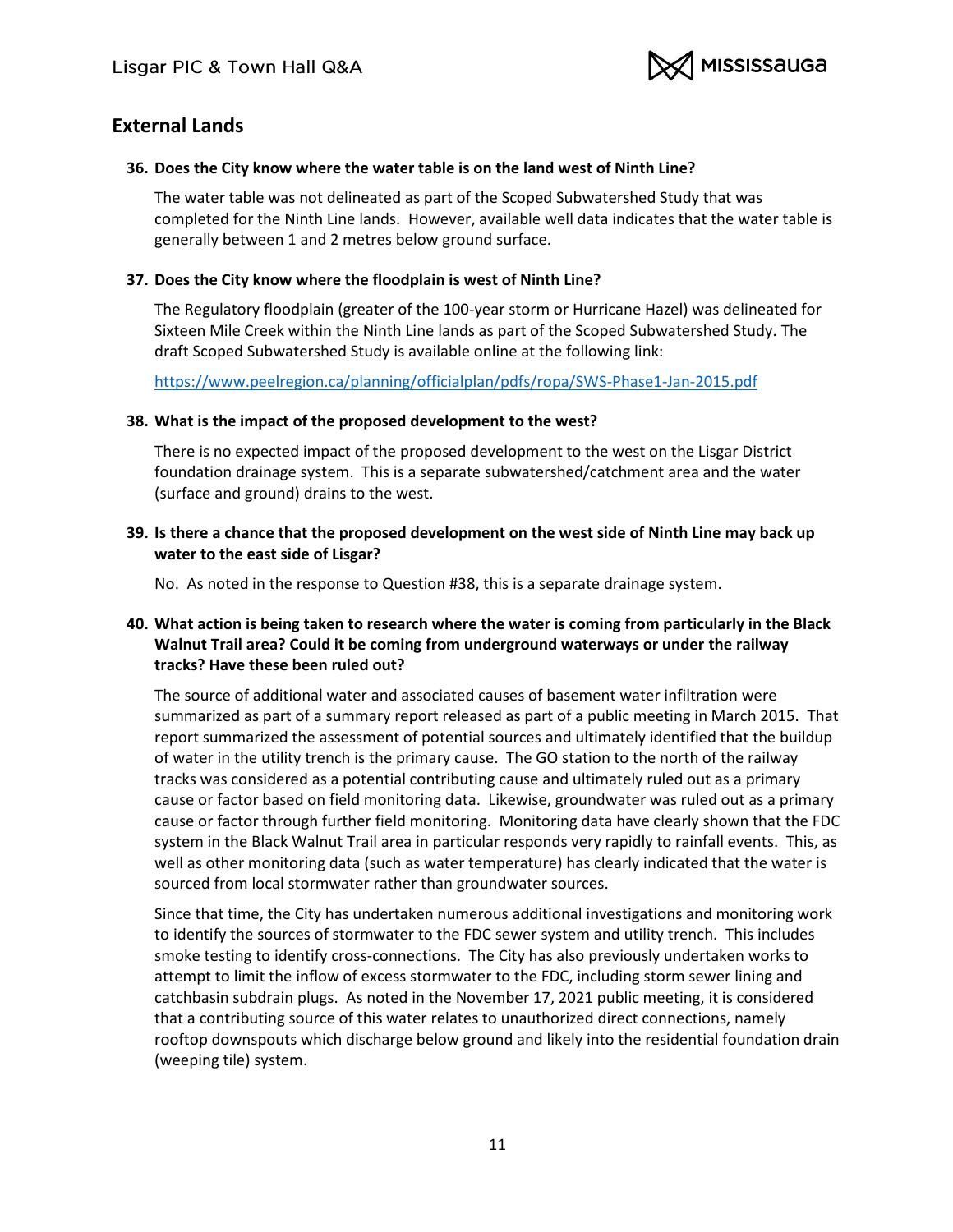

<span id="page-11-0"></span>**41. How many other Mississauga communities other than Lisgar experienced flooding during the August 28, 2021 event?**

Reported incidents came in from other communities in Wards 3, 8, 9 and 11 around the same period.

# <span id="page-11-1"></span>**Additional Measures**

### <span id="page-11-2"></span>**42. What measures can residents take to help limit the impact of water on their properties?**

A resident should consider the following to limit the impact of water on their property:

- A resident can ensure that the grading around their home's foundation slopes away from their home.
- Downspouts should not be connected directly into the weepers or the FDC system. They should outlet on grade away from a resident's home.
- Basement renovations, such as the installation of a new bathroom, should be completed in accordance with the Ontario Building Code and connected to the sanitary sewer.
- The installation of a sump pump in the basement can provide an additional safeguard against basement water infiltration.

## <span id="page-11-3"></span>**43. Are approvals for new home builds being lessened to help with this water problem?**

There have not been many new developments in the study area for a number of years, but those that went ahead were subject to stringent stormwater management requirements. Otherwise, the City has limited ability to stop new builds (i.e. single family residential) but, where possible, asks for appropriate drainage measures such as requiring sump pumps to pump water around the foundation up to surface level. No new developments are permitted to connect to the existing FDC system.

# <span id="page-11-4"></span>**44. Why was the Stormwater pond at Tacc Drive and Winston Churchill Blvd. dredged instead of Osprey Marsh?**

Following guidance from the Ministry of the Environment, Conservation and Parks, staff determine the need for dredging a pond by measuring the sediment volume in the pond. The Tacc Drive pond was previously identified for cleanout through this assessment process and capital works were subsequently carried out to dredge the pond. Osprey Marsh was last measured in 2018 and the sediment levels indicated that the pond did not require dredging. Staff continue to monitor the pond and will schedule future works in the Capital Program as necessary.

# <span id="page-11-5"></span>**Miscellaneous**

#### <span id="page-11-6"></span>**45. Is flooding specifically as a result of the 3 sewer system?**

No – basement water infiltration is not specifically as a result of the 3 pipe system (sanitary, storm and FDC). Numerous other municipalities within Southern Ontario utilize the 3 pipe system without reported issues.